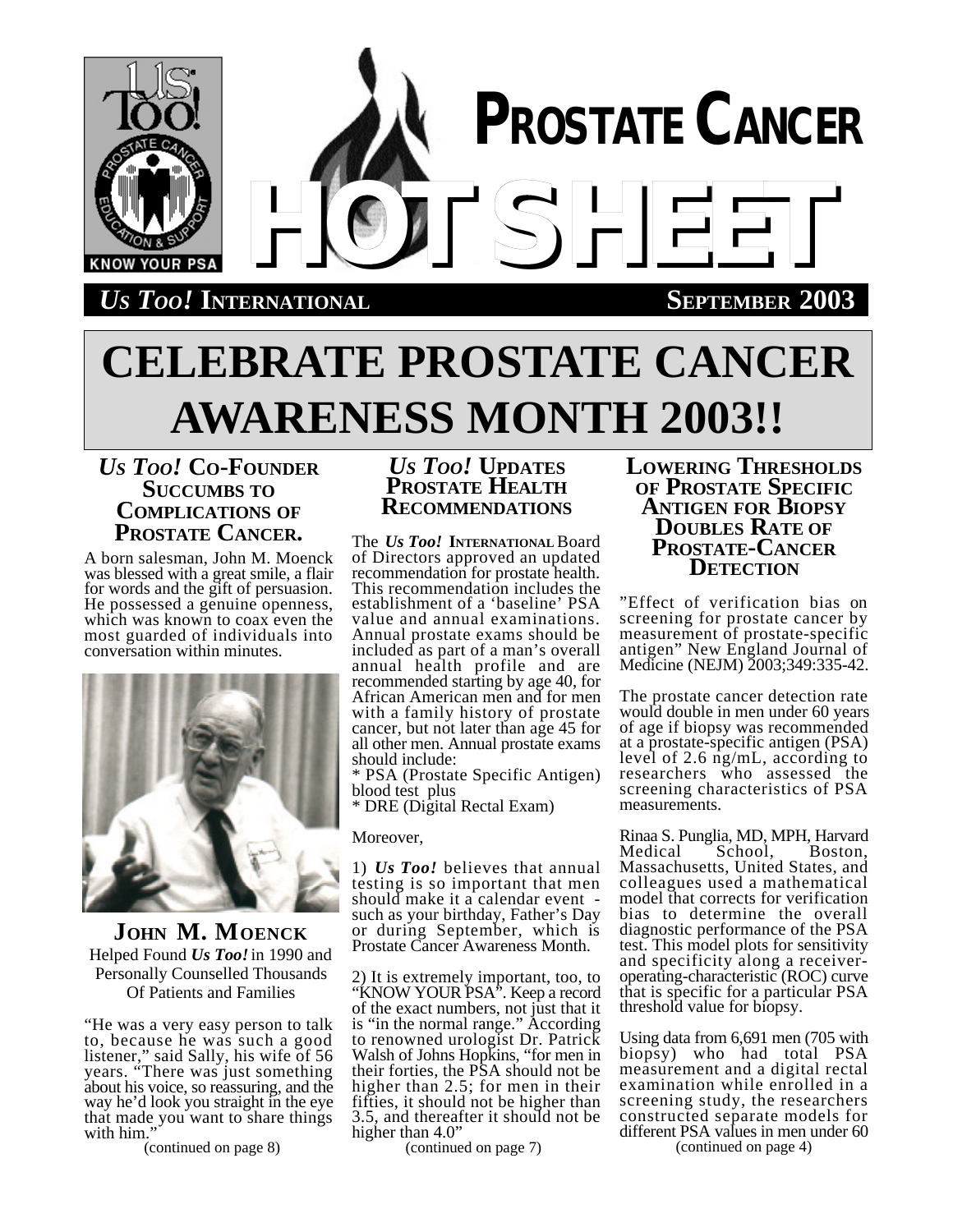# **PROSTATE CANCER PATIENT SUPPORT 1-800-80-***US TOO! US TOO!* **INTERNATIONAL**

**PROSTATE CANCER NEWS YOU CAN USE**

*Us Too!* publishes a FREE e-mail based news service which provides updates on the latest prostate cancer related news. To subscribe or link to the archives simply visit the *Us Too!* Website: www.ustoo.org

News items contained in *Us Too!* publications are obtained from various news sources and edited for inclusion. Where available, a pointof-contact is provided.

All references to persons, companies, products or services are provided for information only, and are not endorsements. Readers should conduct their own research into any person, company, product or service, and consult with their loved ones and personal physician before deciding upon **any** course of action.



 NOT-FOR-PROFIT CHARITABLE CORPORATION. DONATIONS / GIFTSTO *US TOO!* ARE TAX DEDUCTIBLE. COPYRIGHT 2003, *US TOO!* INTERNATIONAL, INC.

# **LONG TERM FOLLOWUP OF A RANDOMIZED TRIAL OF 0 VERSUS 3 MONTHS OF NEOADJUVANT ANDROGEN ABLATION BEFORE RADICAL PROSTATECTOMY.**

Klotz LH, Goldenberg SL, Jewett MA, Fradet Y, Nam R, Barkin J, Chin J, Chatterjee S; THE CANADIAN URO-ONCOLOGY GROUP.

J Urol. 2003 Sep;170(3):791-4.

#### PURPOSE

In 1992 we initiated a national randomized prospective trial of 3 months of cyproterone acetate before radical prostatectomy compared to prostatectomy alone. Initial results indicated a 50% decrease in the rate of positive surgical margins. This decrease did not translate into a difference in prostate specific antigen (PSA) progression at 3 years. This report is on the long-term outcome (median followup 6 years) of this cohort.

### MATERIALS AND METHODS

This prospective, randomized, open label trial compared 100 mg cyproterone acetate 3 times daily for 3 months before surgery to surgery alone. Randomization occurred between January 1993 and April 1994. Patients were stratified according to clinical stage, baseline serum PSA and Gleason sum. A total of 213 patients were accrued. Biochemical progression was defined as 2 consecutive detectable PSAs (greater than 0.2 ng/ml) at least 4 weeks apart, re-treatment or death from prostate cancer.

### RESULTS

A total of 34 (33.6%) patients undergoing surgery only and  $42$  (37.5%) patients given neoadjuvant hormone therapy (NHT) had biochemical recurrence during the median followup of 6 years. Despite the significant pathological down staging in this study, there was no significant difference in number of patients with no evidence of biochemical disease (bNED) survival ( $p = 0.732$ ). A bNED survival benefit favoring NHT was seen in men with a baseline PSA greater than 20 ( $p = 0.015$ ).

### **CONCLUSIONS**

After 6 years of followup there was

no overall benefit with 3 months of NHT. Improved bNED survival was seen in the highest risk PSA group (PSA greater than 20). The possibility that high risk patients may benefit<br>from NHT warrants further warrants further investigation.

# **HERBAL EXTRACT KILLS PROSTATE CANCER CELLS**

Zyflamend, an herbal extract, can destroy prostate cancer cells in the lab setting, new research shows.

Zyflamend, which is produced by New Chapter, Inc., in Brattleboro, Vermont, is composed of herbs with the ability to block an enzyme known as COX-2. Rofecoxib (Vioxx) and celecoxib (Celebrex) are two drugs commonly prescribed for arthritis pain that also block the COX-2 enzyme.

The herbs in Zyflamend include rosemary, turmeric, ginger, holy basil, and green tea, lead author Dr. A. E. Katz and colleagues, from Columbia University in New York, note. Other components are derived from hu zhang, Chinese goldthread, barberry, oregano and Scutellaria baicalensis.

In the new study, Katz's team added Zyflamend to culture dishes containing prostate cancer cells. Three days later, the researchers noted that the herbal extract had destroyed 78 percent of the cells. Further analysis revealed that the extract had triggered something in the cells that actually made them self-destruct.

The new findings were presented at the Society of Urologic Oncology meeting at the National Institutes of Health in Bethesda, Maryland.

"We are about to initiate a trial at Columbia looking at patients" with a prostate problem that, if untreated, often leads to cancer, Katz told Reuters Health.

In the meantime, Katz said he is already prescribing Zyflamend to patients who are at risk for a return of their prostate cancer after being successfully treated a first time.

"From our results in the lab, I feel that Zyflamend is a promising, novel agent for prostate cancer," Katz concluded.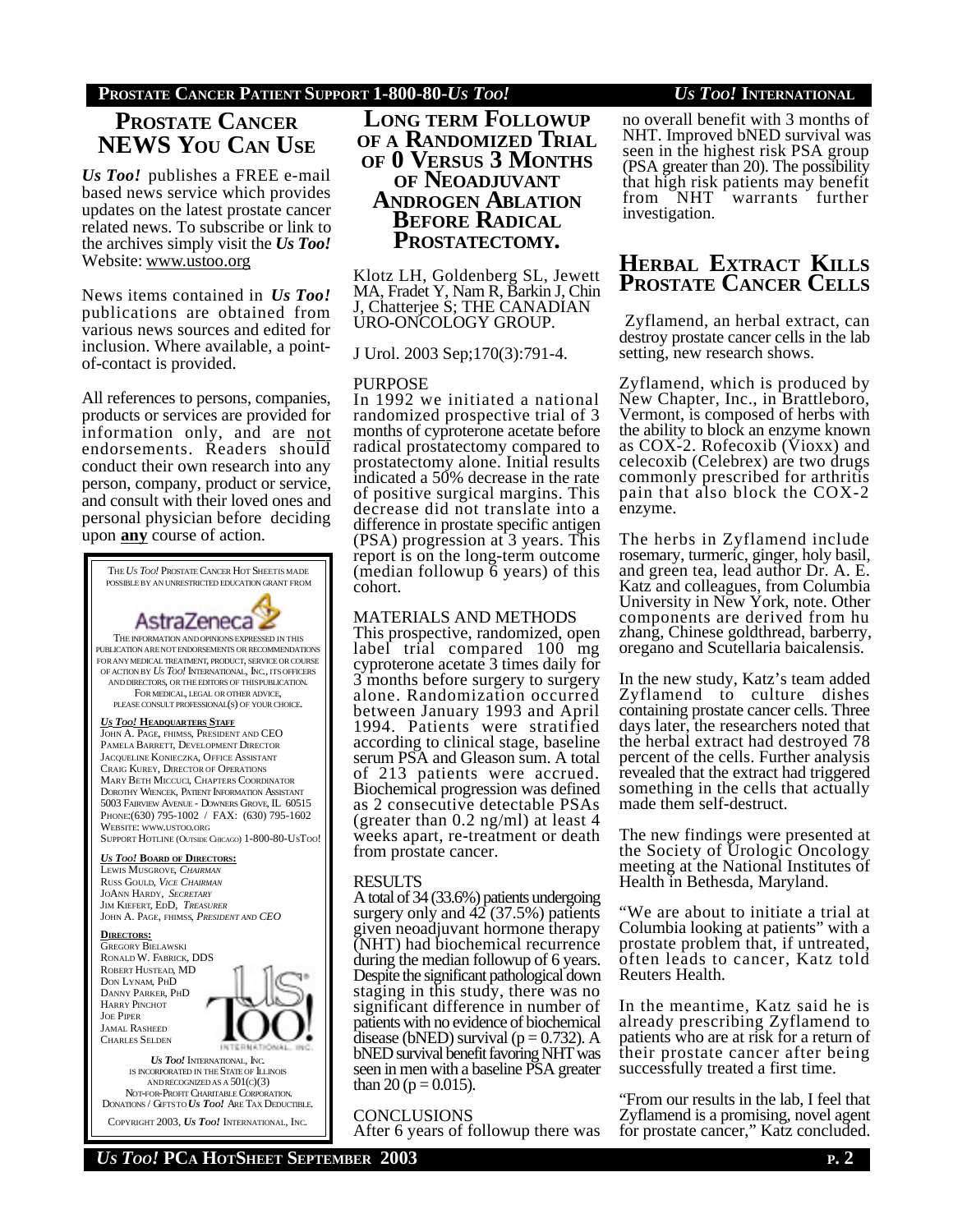# **ENHANCED ULTRASOUND IMPROVES DETECTION OF PROSTATE CANCER**

According to a recent article published in The Journal of Urology, the use of contrast enhanced color Doppler in endorectal ultrasound improves the detection of prostate cancer.

Prostate cancer is a common cancer among men in the United States. Prostate cancer is the second leading cause of cancer death in men in the United States. The prostate is a walnut-size gland that is located between the bladder and rectum and forms a component of semen. Prostate specific antigen (PSA) levels (a protein produced by the prostate that is elevated when cancer is present), a digital rectal exam (DRE) and transrectal ultrasound are common tests used to detect prostate cancer. If any suspicious mass is found through these tests, a patient must then undergo biopsies (the removal of a sample of tissue) to definitively determine whether cancer exists. However, it is imperative that a physician takes a biopsy from the area in the prostate where the cancer exists to provide accurate diagnostic information. Physicians often use endorectal ultrasound to help determine where in the prostate to take a biopsy. Researchers are attempting to improve upon the accuracy of ultrasound in the guidance of placement of biopsies, including the introduction of contrast, which help physicians to discern between healthy looking tissue and possible sites of cancer.

A new development in ultrasound involves the use of color Doppler imaging with microbubble contrast so that physicians are better able to determine the presence and exact location of a mass within the prostate. Doppler imaging can sense differences in velocity (i.e. blood flow versus solid tissue) and transmits these differences through different color pixels to create a picture on a screen. Microbubbles are tiny bubbles of gas that can permeate through small blood vessels without creating any harm. The microbubbles further enhance imaging by increasing the intensity of backscatter signal. Since blood vessels and blood flow are more prevalent in cancerous tissues

than regular tissues, microbubbles tend to concentrate in the cancer, which is revealed on the created picture. This allows physicians to more accurately locate where biopsies should be taken.

Researcher from France recently conducted a clinical study to determine the effectiveness of contrast-enhanced color Doppler ultrasound using microbubbles in determining biopsy sites in men suspected of having prostate cancer. This trial included 85 men who underwent conventional Doppler and microbubble-enhanced color Doppler during the biopsy procedure. The results between the two were directly compared based on biopsy results. Contrast-enhanced color Doppler had a 93% detection rate of prostate cancer, compared with only 54% for un-enhanced color Doppler. Biopsies from areas of the prostate that did not contain cancer occurred in 21% of biopsies under Doppler that was not enhanced, compared with only 11% of biopsies under contrast-enhanced Doppler.

The researchers concluded that microbubble-enhanced color Doppler used for endorectal ultrasound improves the detection of prostate cancer and reduces unnecessary biopsies, compared to color Doppler that is not enhanced. They also state that this procedure is simple and not time consuming. Patients suspected of having prostate cancer may wish to speak with their physician about the risks and benefits of microbubbleenhanced color Doppler in endorectal ultrasound for biopsy placement or the participation in a clinical trial evaluating other novel screening approaches.

#### Reference:

*Roy C, Buy X, Lang H, et al. Contrast enhances color Doppler endorectal sonography of the prostate: efficiency for detecting peripheral zone tumors and role for biopsy procedure. The Journal of Urology. 2003;170:69-72*.

# **VITAMIN D HORMONE MIMIC BOOSTS RADIATION RESULTS**

A drug designed to mimic the effects of Vitamin D hormone may be able to boost the effectiveness of radiation treatment for prostate cancer, report researchers in the current on-line edition of the British Journal of Cancer.

Prostate cancer is the most commonly diagnosed non-skin cancer and the second leading cause of cancer death in men in the United States.

"About 30 per cent of men with locally advanced prostate cancer fail radiation therapy because the cancerous cells become resistant to treatment," said lead researcher Constantinos Koumenis. "Any agent that increases the cancer cells' sensitivity to radiation, without significantly affecting normal cells, would be of great benefit."

Increasing radiation dose is not always a treatment option because it can affect urinary, bowel and sexual function. In laboratory studies, researchers from Wake Forest University Baptist Medical Center found that Zemplar, a drug manufactured to mimic vitamin D hormone - the active form of vitamin D - worked in synergy with radiation therapy to kill cancer cells and prevent cancer cell multiplication, while having little effect on normal cells.

With the combination of the drug and external beam radiation therapy, researchers said they were able to lower the radiation dose by 2.4 times and get the same results as when radiation was the sole treatment.

Zemplar is one of several drugs designed to mimic vitamin D hormone, and is approved by the US Food and Drug Administration. It is used to treat high levels of parathyroid hormone and is being studied as a cancer treatment. Vitamin D hormone, also known as calcitriol, is not itself a viable treatment because in large doses it can lead to excess calcium in the blood and affect bone metabolism and structure.

Existing in several forms – some of which are inactive - small amounts of vitamin D are present in foods such as tuna, salmon and vitamin-fortified milk, although most vitamin D is made in the body after casual exposure to sunlight. The liver and kidneys help convert vitamin D to its active form, calcitriol, also known as vitamin D hormone. Its role is to

(continued on page 8)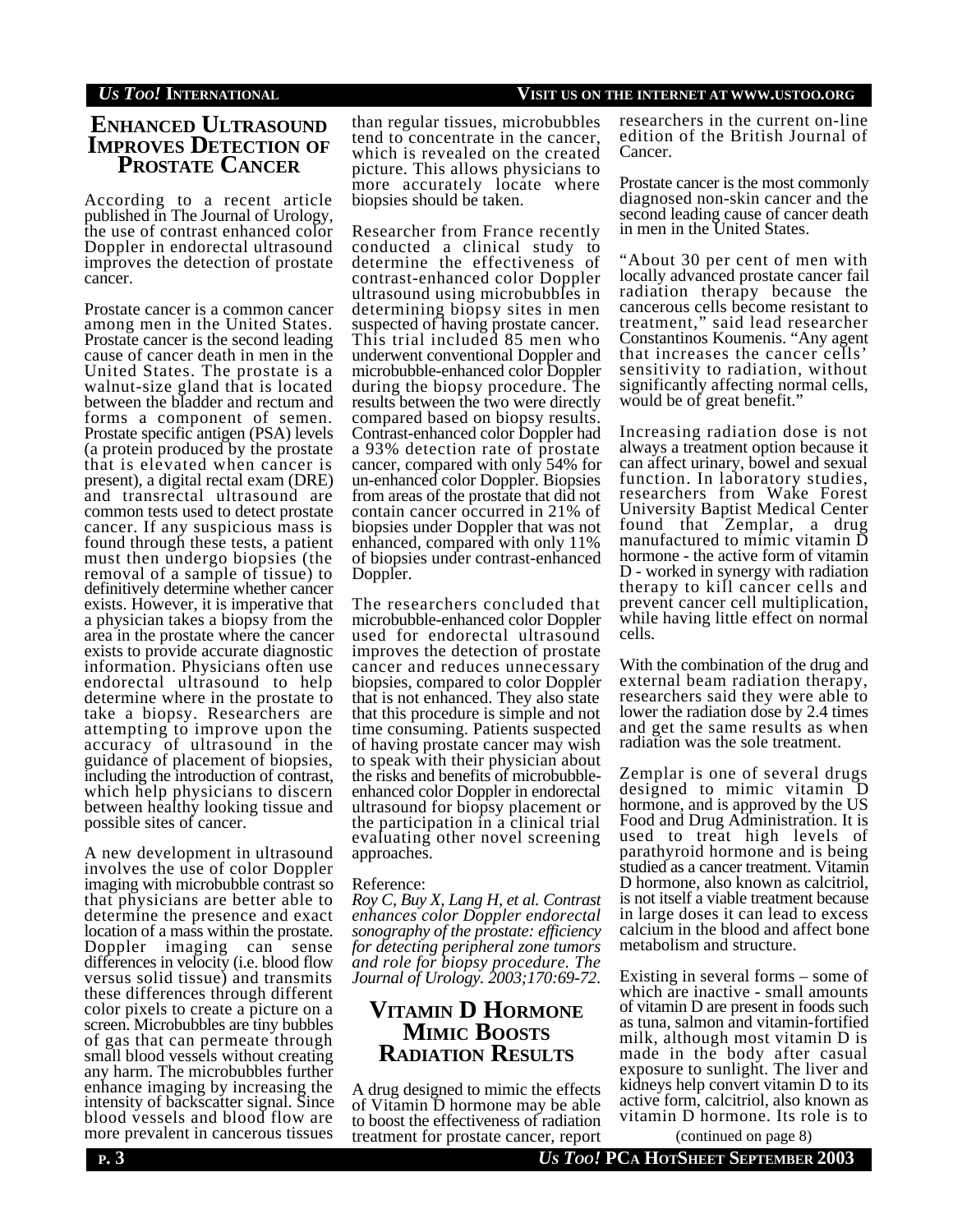# **RADIATION EXPOSURE TO FAMILY AND HOUSEHOLD MEMBERS AFTER PROSTATE BRACHYTHERAPY.**

Michalski J, Mutic S, Eichling J, Ahmed SN. - Department of Radiation Oncology, Washington University School of Medicine, St. Louis, MO, USA

Int J Radiat Oncol Biol Phys. 2003 Jul 1;56(3):764-8.

Patients with localized prostate cancer frequently seek alternatives to radical surgery and external beam radiation therapy. Permanent prostate brachytherapy is an acceptable option. However, fears of radiation exposure to family members may deter some individuals from choosing this treatment option. A direct measurement was performed to determine the expected lifetime exposure from the patient with a brachytherapy prostate implant to family members and the household.After a permanent brachytherapy implant with (125)I or (103)Pd, patients and their family members were provided radiation monitors to measure direct radiation exposure at home. Each patient was given two monitors to wear, and each member of the household, including the spouse, children, and pets, was given a single monitor. In addition, four rooms in the house frequently occupied by the patient were monitored. Based on the reading from the dosimeters measured at the first follow-up visit, the lifetime exposure to each individual or room was calculated. Forty-four patients, along with their families, agreed to participate and complied with the use of the dosimeters. Twenty-nine patients received a (125)I implant and 15 a (103)Pd implant. Assays were obtained on 272 monitors: 78 worn by patients, 52 worn by household members, and 142 posted in rooms.Exposures measured by patient dosimeters were within the expected range for the type of implant received. Exposures to family members were low. Based on dosimeter readings, the calculated mean lifetime dose to a spouse from her husband was 0.1 (range: 0.04-0.55) mSv for a (125)I implant and 0.02 (range: 0.015-0.074) mSv for a (103)Pd implant. Other family or household

(continued on page 7)

**LOWER PSA THRESHOLDS** reducing the quality of life." (continued from page 3)

years and those 60 years old and older.

The researchers found that adjusting for verification bias significantly increased the overall diagnostic performance of the PSA test as compared with an unadjusted analysis.

Among men younger than 60 years, if the PSA value for biopsy recommendation were 4.1 ng/mL, the PSA test would have a sensitivity of 0.18, indicating that 82% of prostate cancers in this age group would be missed. Using the same PSA value among this age group, the specificity would be 0.98, indicating that biopsy would be performed in only 2% of men without prostate cancer.

Among men 60 years old and older, 65% of cancers would be missed (sensitivity of 0.35) and 12% of men without prostate cancer would undergo biopsy (specificity of 0.88) with the PSA threshold for biopsy set at 4.1 ng/mL.

"Lowering the threshold for biopsy from 4.1 to 2.6 ng/mL in men younger than 60 years would double the cancer-detection rate from 18% to 36%, whereas the specificity would fall only from  $0.98$  to  $0.94$ ," Dr. Punglia and colleagues write.

In a related editorial, Fritz H. Schroder, MD, PhD, and Ries Kranse, PhD., Erasmus Medical Center, Rotterdam, The Netherlands, note, "predictions based on prognostic indicators have a limited value."

Drs. Schroder and Kranse question whether the detection of missed cancers will reduce mortality and improve the quality of life among treated patients. They indicate that lowering the PSA threshold for biopsy will increase the rate of overdiagnosis, and may increase overtreatment.

The editorial authors conclude, "new recommendations for screening should arise from ongoing, randomised studies that are designed to show whether screening indeed reduces mortality from prostate cancer without unacceptably

# *Response by the Us Too! Medical Community Outreach Committee:*

Many of the headlines and articles reporting the results of a paper by Punglia et al in the July 24 New England Journal of Medicine are misleading. This research does not show that the prostate specific antigen (PSA) test is inaccurate. The research reported by Punglia et al suggests that the interpretation of the PSA test result should be changed. This is not an accuracy issue, it is a problem with how the results of an accurate test should be interpreted by the physician receiving the result - a very different kind of issue.

The PSA test, while it is biochemically much better than it was 15 years ago, is not perfect. And better tests are in development. But it misleads the public to state that the test is inaccurate. Its degree of accuracy can be judged by reading the complete article by Punglia et al, and the accompanying editorial comments by Schroder et al.

These articles also mislead by referring to prostate biopsies which are negative for cancer as 'unnecessary'. If proper indications for biopsy are present, the biopsy should be done. The fact that a large proportion of such biopsies turn out to be negative is simply the price we pay for the early detection of the smaller proportion of cases of prostate cancer. But it is a disservice to call these negative biopsies "unnecessary".

The Wall Street Journal recently ran an excellent series of articles urging imaging tests for persons with a family history of aortic aneurysm. Although the WSJ was among those newspapers that ran a misleading headline I am sure they would not classify those imaging tests which turn out to be negative as "unnecessary". The same reasoning applies to negative biopsies for prostate cancer.

*Dwight K. Oxley, M.D.* Pathologist Wichita KS

Member - *Us Too!* International - Medical Community Outreach Committee

<sup>\* \* \* \* \* \*</sup>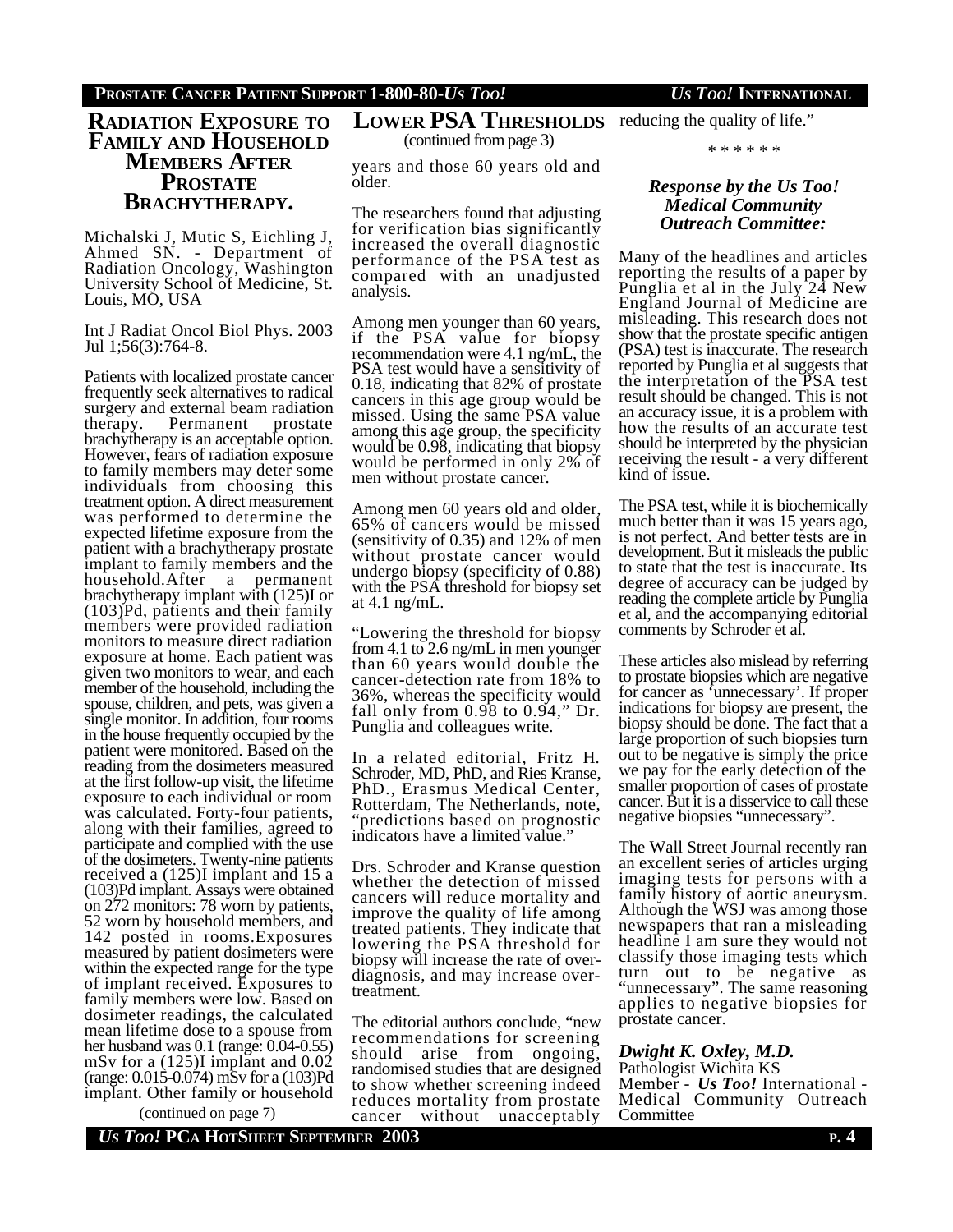### **OSTEOPOROSIS AILS MALES** HealthDayNews

While women have long been alert to the dangers of osteoporosis as they age, few men worry about weakening bones.

They should, new research shows.

As many as 2 million American men have the bone-thinning disease, according to the National Institutes of Health. And men over 50 are at greater risk of osteoporosis-related fractures than they are of prostate cancer, the National Osteoporosis Foundation says.

That 2 million figure pales when compared with the 8 million U.S. women with osteoporosis. But doctors and researchers are zeroing in on the fact that men can get osteoporosis and be successfully treated, too.

"The importance of men's bone health is starting to get on the radar screen," says Dr. Pamela Taxel, an endocrinologist at the University of Connecticut Health Center and a specialist in osteoporosis and men.

Seven-Year Study Under Way

The National Osteoporosis Foundation reports that one in eight men over 50 at risk of the disease will experience an osteoporosis-related fracture. And mortality in men one year after a hip fracture is twice that of women.

These figures, combined with the aging of the U.S. population, spurred the National Institutes of Health's Institute of Arthritis, Musculoskeletal and Skin Diseases to begin in 1999 a \$24 million, seven-year, seven-site study of 5,700 men over 65 to identify the prevalence and risk factors for osteoporosis.

Men are less susceptible than women to osteoporosis because they have bigger bones to start with, their bone loss begins later in life and progresses more slowly. And they don't have the rapid hormonal changes that women face during menopause, adds Dr. Clifford J. Rosen, director of the Maine Center for Osteoporosis

Research and Education.

But as men move into their 70s and beyond, their bone loss increases to the same level as women's, says Rosen, who recently gave an overview of research into men's osteoporosis at the annual meeting of the American Association of Clinical Chemistry in Philadelphia.

It isn't known why some men get osteoporosis and others don't. But scientists are looking at genderspecific genetic characteristics that might make some men vulnerable to the disease. They're also studying the protein IGF profactor-1, which could contribute to osteoporosis in men, Rosen says.

Bone Size, Estrogen Levels May Be Factors

Also interesting, Rosen says, is new research that shows the tissue that makes up the outer cortex of the bone can increase in adulthood.

An article by Swedish scientists in the July 24 issue of the New England Journal of Medicine found women can gain bone size in the outer tissue of the bone while bone density of the inner part of the bone is decreasing. This increase in size could be more pronounced in men because of their bigger bones, and could be another reason why men are at lower risk for osteoporosis, Rosen says.

"It could be that the male response to this phenomenon is more vigorous and more expansive, so that the outer circumference of the bone is more responsive to signals, whatever they are," he says.

Also of interest is the effect of men's estrogen levels on their bone health, says Taxel, which could lead to new treatments for men. "Not only testosterone but also estrogen may be important in men's bone health," she says.

At present, there are no guidelines recommending that all men should have bone-density screening tests, as there are for women. But Taxel says testing would be medically prudent.

Men who should have bone-density screening tests include those older than 55 who have lost 2 inches of height. So should men who've had a bone fracture that wasn't caused by a major trauma, such as a car crash, but a simple fall — "a fragility fracture," Taxel says.

#### Risk Factors for Men

Other known risk factors for men, most of which parallel the risks for women, include a family history of the disease, kidney stones, alcoholism, smoking and taking steroid medications.

Men with problems with male hormone production and those on medication for prostate cancer that suppresses hormone production also should be tested.

Taxel says studies are showing the osteoporosis drugs approved for women have similar benefits for men. These include Fosamax, a brand name for alendronate sodium, which increases bone density and lowers the risk of fracture, and Actonel.

A newer drug called teriparatide, manufactured by Eli Lilly and Co. and sold under the brand name Forteo, also shows promise. It increases the action of bone-building cells called osteoblasts, which in turn increases bone density. This drug, however, has to be injected daily, so it's only used for very ill patients, Taxel says.

Men with osteoporosis are also urged to increase calcium and vitamin D intake and exercise regularly, Rosen says.

#### More information

The U.S. Food and Drug Administration has more information on men and osteoporosis. The American Medical Association has an article that says men are less likely than women to receive treatment for osteoporosis after sustaining a hip fracture.

# **CALLING ALL VOLUNTEERS!**

If you are interested in serving on the *Us Too!* Board of Directors, or on one of many Committee's Task Forces or as a State/Local Chapter Coordinator please contact John Page at *Us Too!* See contact info on page 2.

# *US TOO!* **INTERNATIONAL VISIT US ON THE INTERNET AT WWW.USTOO.ORG**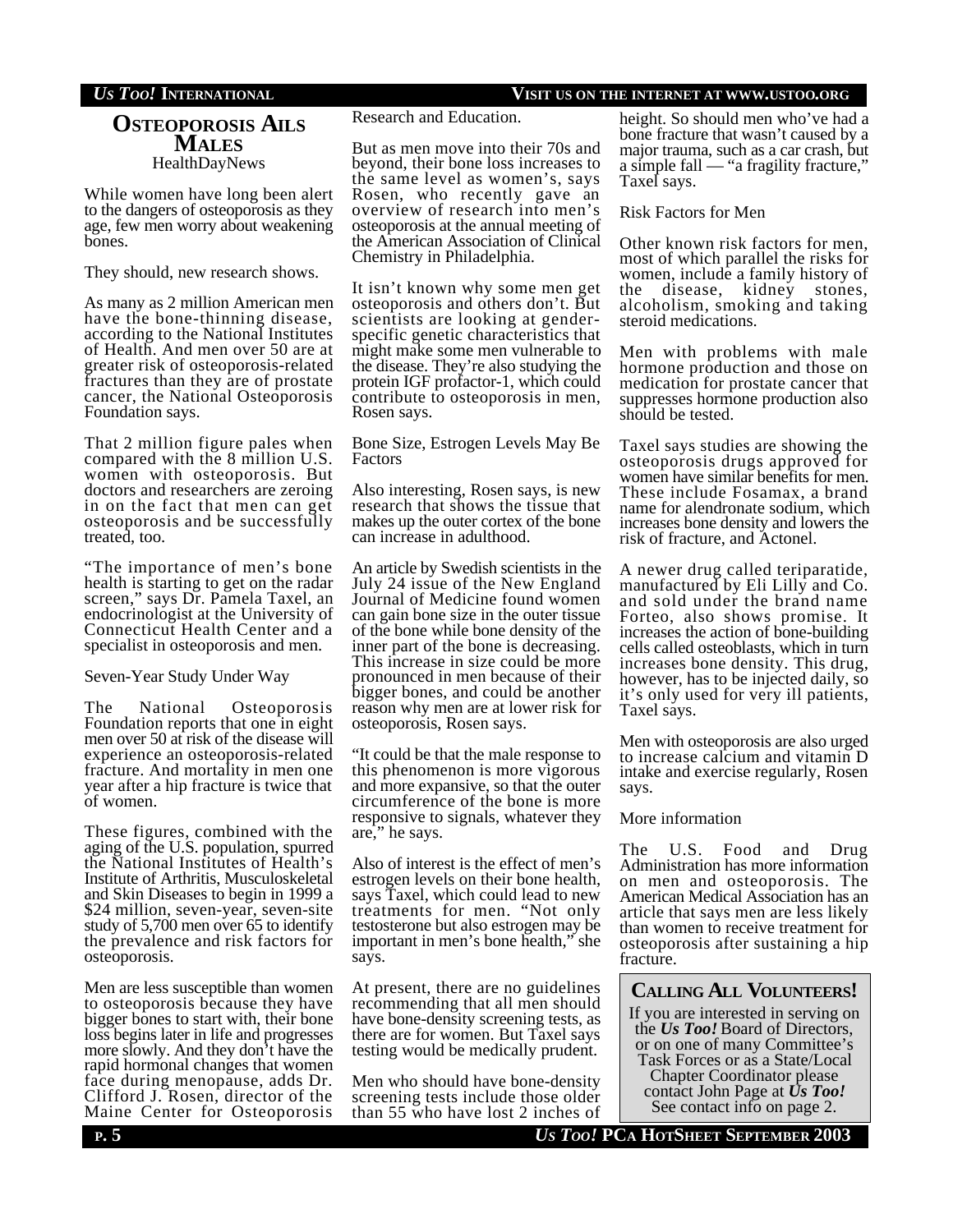#### **PROSTATE CANCER PATIENT SUPPORT 1-800-80-***US TOO! US TOO!* **INTERNATIONAL**

**NONINVASIVE DETECTION OF CLINICALLY OCCULT LYMPH-NODE METASTASES IN PROSTATE CANCER.**

Harisinghani MG, Barentsz J, Hahn PF, Deserno WM, Tabatabaei S, van de Kaa CH, de la Rosette J, Weissleder R.

Massachusetts General Hospital and Harvard Medical School, Boston, USA.

N Engl J Med. 2003 Jun 19;348(25):2491-9. Comment in: N Engl J Med. 2003 Jun 19;348(25):2487-8.

BACKGROUND: Accurate detection of lymph-node metastases in prostate cancer is an essential component of the approach to treatment. We investigated whether highly lymphotropic superparamagnetic nanoparticles, which gain access to lymph nodes by means of interstitial-lymphatic fluid transport, could be used in conjunction with high-resolution magnetic resonance imaging (MRI) to reveal small nodal metastases.

METHODS: Eighty patients with presurgical clinical stage T1, T2, or T3 prostate cancer who underwent surgical lymph-node resection or biopsy were enrolled. All patients were examined by MRI before and 24 hours after the intravenous administration of lymphotropic superparamagnetic nanoparticles (2.6 mg of iron per kilogram of body weight). The imaging results were correlated with histopathological findings.

RESULTS: Of the 334 lymph nodes that underwent resection or biopsy, 63 (18.9 percent) from 33 patients (41 percent) had histopathologically detected metastases. Of these 63 nodes, 45 (71.4 percent) did not fulfill the usual imaging criteria for malignancy. MRI with lymphotropic superparamagnetic nanoparticles correctly identified all patients with nodal metastases, and a node-by-node analysis had a significantly higher sensitivity than conventional MRI (90.5 percent vs. 35.4 percent, P<0.001) or nomograms.

CONCLUSIONS: High-resolution MRI with magnetic nanoparticles allows the detection of small and otherwise undetectable lymph-node metastases in patients with prostate cancer.

**RACIAL DIFFERENCES IN ANDROGEN RECEPTOR PROTEIN EXPRESSION IN MEN WITH CLINICALLY LOCALIZED PROSTATE CANCER.**

Gaston KE, Kim D, Singh S, Ford OH 3rd, Mohler JL.

J Urol. 2003 Sep;170(3):990-993.

PURPOSE Black American men experience disproportionate mortality from prostate cancer (CaP) compared<br>with white American men white American men. Differences in outcome may stem from differences within the androgen axis. Since serum testosterone levels appear to be similar by race in men with CaP, we measured and compared androgen receptor (AR) protein expression in malignant and benign prostate tissue from black and white men who underwent radical prostatectomy for clinically localized CaP.

MATERIALS AND METHODS Archived radical prostatectomy specimens obtained from 25 white and 25 black men had AR protein antigen retrieved and immunostained. AR protein expression from CaP and benign tissue was assessed by 2 methods. Automated digital color video image analysis was used to measure the percent area immunostained for AR protein and the intensity of expression (mean optical density). Visual scoring was performed to compare results with automated values.

RESULTS In black compared with white men malignant nuclei were 27% more likely to immunostain for AR  $(p = 0.005)$  and in immunopositive nuclei AR protein expression was  $81\%$  greater (p = 0.002). Visual scoring of malignant nuclei revealed that AR immunostaining was significantly increased in black vs white men (171  $+/- 40$  vs  $149 +/- 37$ ,  $p = 0.048$ ). In immunopositive benign nuclei AR

protein expression was 22% greater in black than in white men  $(p =$ 0.027). Visual scoring of benign

nuclei revealed 20% increased immunostaining in black vs white men, although this difference did not attain statistical significance ( $p =$ 0.065). Racial differences in AR protein expression were not explained by age, pathological grade or stage, although serum prostate specific antigen levels were higher in black men (9.7 +/- 7.5 vs 15.5 +/- 12.2 ng/ ml,  $p = 0.049$ ).

CONCLUSIONS AR protein expression was 22% higher in the benign prostate and 81% higher in the CaP of black African compared with white men. CaP may occur at a younger age and progress more rapidly in black than in white men due to racial differences in androgenic stimulation of the prostate.

# **UCLA SCIENTISTS REPORT PRITIKIN DIET/EXERCISE PROGRAM KILLS PROSTATE CANCER CELLS**

Daily exercise and the Pritikin diet, low in fat and high in fruits, vegetables, and whole grains, can destroy prostate cancer cells in the lab setting, new research shows.

"Our research found that the Pritikin diet and exercise program is almost twice as effective as exercise alone for inducing apoptosis, or cell death, in prostate cancer cells," said James Barnard, PhD, professor of physiological science at UCLA and lead investigator on the study.

In the new study, published in the August 1, 2003 issue of The Prostate, Barnard and colleagues obtained blood serum from three different groups of middle-aged men. The first group was composed of 14 sedentary, overweight men who ate a typical high-fat, high-sugar U.S. diet. The second group included 8 men who had followed the Pritikin diet and exercise program for an average of 14 years. The third group was made up of 12 men who had been exercising regularly at the UNLV Adult Fitness Program for 14 years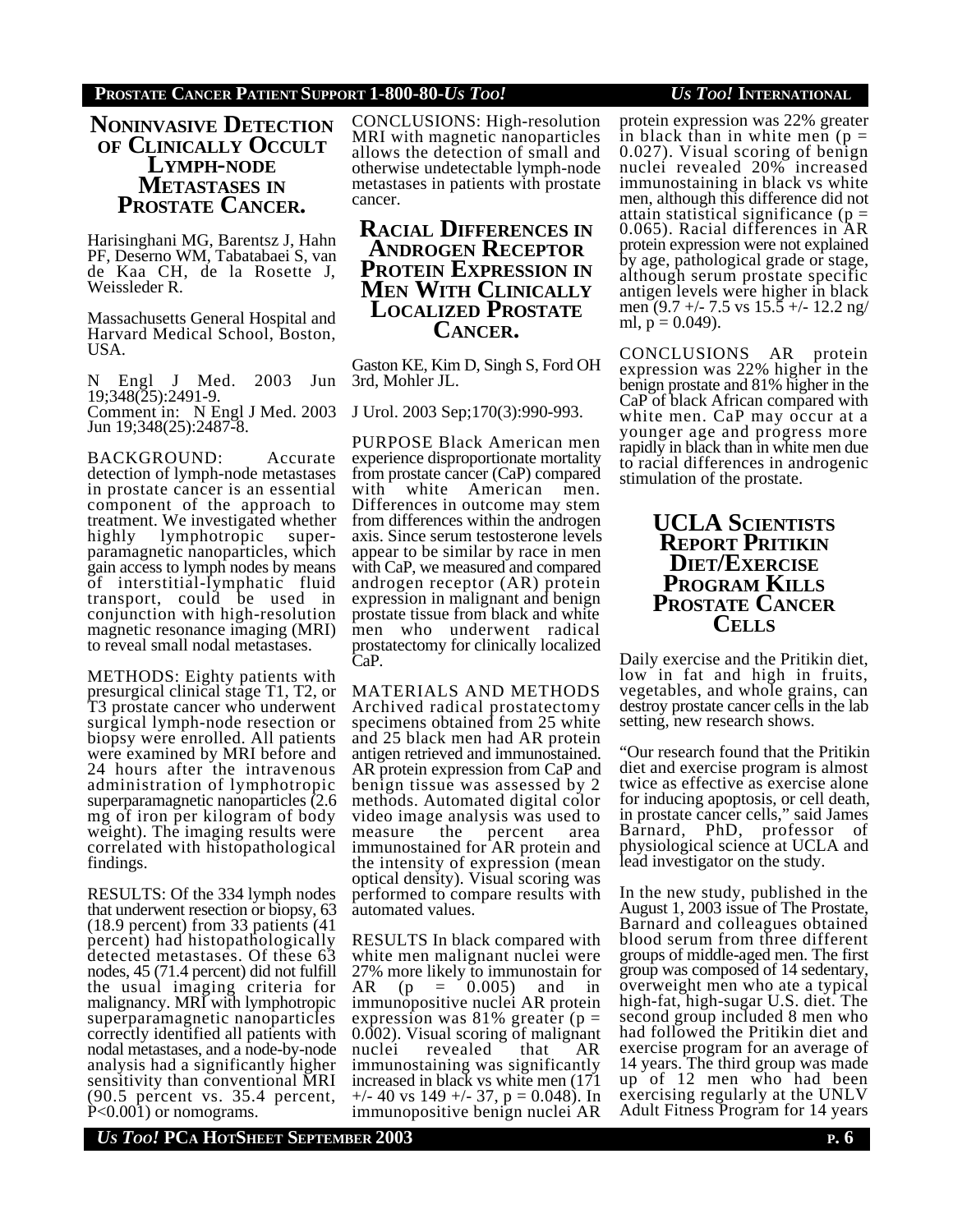but had not modified their diet.

The scientists placed the men's blood serums in culture dishes containing prostate cancer cells. Three days later, the researchers noted that the blood serum of the Pritikin followers had destroyed 50 percent of the prostate cancer cells. The serum of the exercise-only group had destroyed about 25 percent of the cells. In culture dishes containing the blood serum of overweight, sedentary men eating a typically high-fat American diet, fewer than 3 percent of the cancer cells were on their way to death.

"We didn't expect the results would be this dramatic," Barnard said. "We don't know yet whether these changes that occurred in a lab setting will also occur in patients, but epidemiological studies suggest they do. Malignant prostate cancer is rare among populations of the world, like Japan, that follow a lifestyle like the Pritikin Program.

"We know, too, that when Japanese men migrate to the United States and adopt this country's high-fat diet and sedentary lifestyle, their incidence of invasive and clinical prostate cancer increases greatly."

Among men in America, prostate cancer is the most common type of cancer other than skin cancer, and the second leading cause of cancer death, exceeded only by lung cancer. Some 30,000 men in the U.S. die of the disease each year.

"The results from our new research suggest that much of this death could be prevented by diet and exercise," concludes Barnard.

The Pritikin Longevity Center & Spa located at the Yacht Club of Turnberry Isle Resort in Aventura, Florida, houses Pritikin's residential program that combines education, low-fat eating and structured exercise, tailored to meet the needs of the individual. The Pritikin team is comprised of an exceptional group of experts in health science — all with the mission to help the program participants to adopt lifestyle changes that promote health and longevity. For reservations and rate information, call the Pritikin Longevity Center & Spa at (800) 327- 4914 or visit the website at www.pritikin.com.

# **UNNECESSARY BIOPSIES ELIMINATED BY TRACKING PROTEIN PATTERNS IN MEN WITH SUSPICIOUS PSA LEVELS**

#### *Report from the AACR*

Performing a complex proteomic analysis using mass spectroscopy may someday allow doctors to spare nearly two-thirds of men with suspicious levels of prostate-specific antigen (PSA) from undergoing follow-up biopsy, according to research presented here on July 11th at the 94th Annual Meeting of the American Association for Cancer Research (AACR).

"We don't want patients [to be] pincushions," said Emanuel F. Petricoin III, PhD, an investigator on the study and co-director of the U.S. Food and Drug Administration (FDA) laboratory of review in the Center for Biologics and Research. "The goal is to find a serum based test…that would guide who should have a biopsy and who shouldn't."

A team of University of North Carolina and government researchers ran serum samples from 63 men with PSA levels between 2.5 and 15 ng/mL. Of those sampled, 23 of the men had had two or more negative biopsies, 10 had had one negative biopsy and 30 had had biopsy-detected prostate cancer. The serum samples were used to form a protein expression algorithm designed to determine which patients could have been spared biopsy.

The retrospective analysis was performed by surface-enhanced laser desorption ionization time-of-flight mass spectroscopy. The data were then fed into pattern-recognition software to determine which sets of proteins are most likely to signal the presence of prostate cancer.

Using the proteomic algorithm, the researchers ran 91 additional samples from 28 men with prostate cancer and 63 with at least one negative biopsy on a WCX2 ProteinChip® Array, from Ciphergen Biosystems. That method yielded a sensitivity of 100% and a specificity of 67%, suggesting that two of three men without prostate cancer but with suspect PSA scores could have avoided the biopsy.

### *US TOO!* **INTERNATIONAL VISIT US ON THE INTERNET AT WWW.USTOO.ORG**

The same strategy is under examination at the U.S. National Institutes of Health (NIH) for ovarian cancer as well, and that test could be evaluated by the FDA within 18 months, according to Dr. Lance Liotta, the chief of the laboratory of pathology at the NIH's Center for Cancer Research.

*Study title: Tracking Protein Patterns May Cut Biopsy Rates for Prostate Cancer. AACR Abstract 5736*

# **NEW PROSTATE HEALTH RECOMMENDATIONS**

(continued from page 1)

3) By tracking your PSA from year to year, you will know if it has increased too much since last year. A rise of 0.75 or more in PSA within a year may require further investigation. The rate of change can be more significant than the number itself.

*Us Too!* believes that following these recommendations will detect prostate cancer earlier, decrease deaths from it and improve the quality of life.

Earlier detected disease is more easily and effectively treated.

*Us Too!* also believes that the benefits of early detection and treatment outweigh the cost and inconvenience of occasional false positives that result in biopsies of healthy tissue. Those benefits are in the form of reduced overall cost and increased effectiveness of treating the disease.

# **RADIATION EXPOSURE POST-BRACHYTHERAPY**

members had 0.07 (range: 0.04-0.32) mSv or 0.02 (range: 0.015-0.044) mSv for (125)I and (103)Pd implants, respectively. The calculated lifetime exposure did not exceed the annual limit set by the U.S. Nuclear Regulatory Commission in any of the cases. The majority of room dosimeters (94%) had no detectable radiation exposure. Radiation exposure to family members from a patient receiving a permanent prostate brachytherapy implant with radioactive  $(125)$ I or  $(103)$ Pd is very low and well below the limits recommended by the U.S. Nuclear Regulatory Commission. Radiation exposure to members of a patient's family or to the public should not be a deterrent to undergoing this procedure. (continued from page 4)